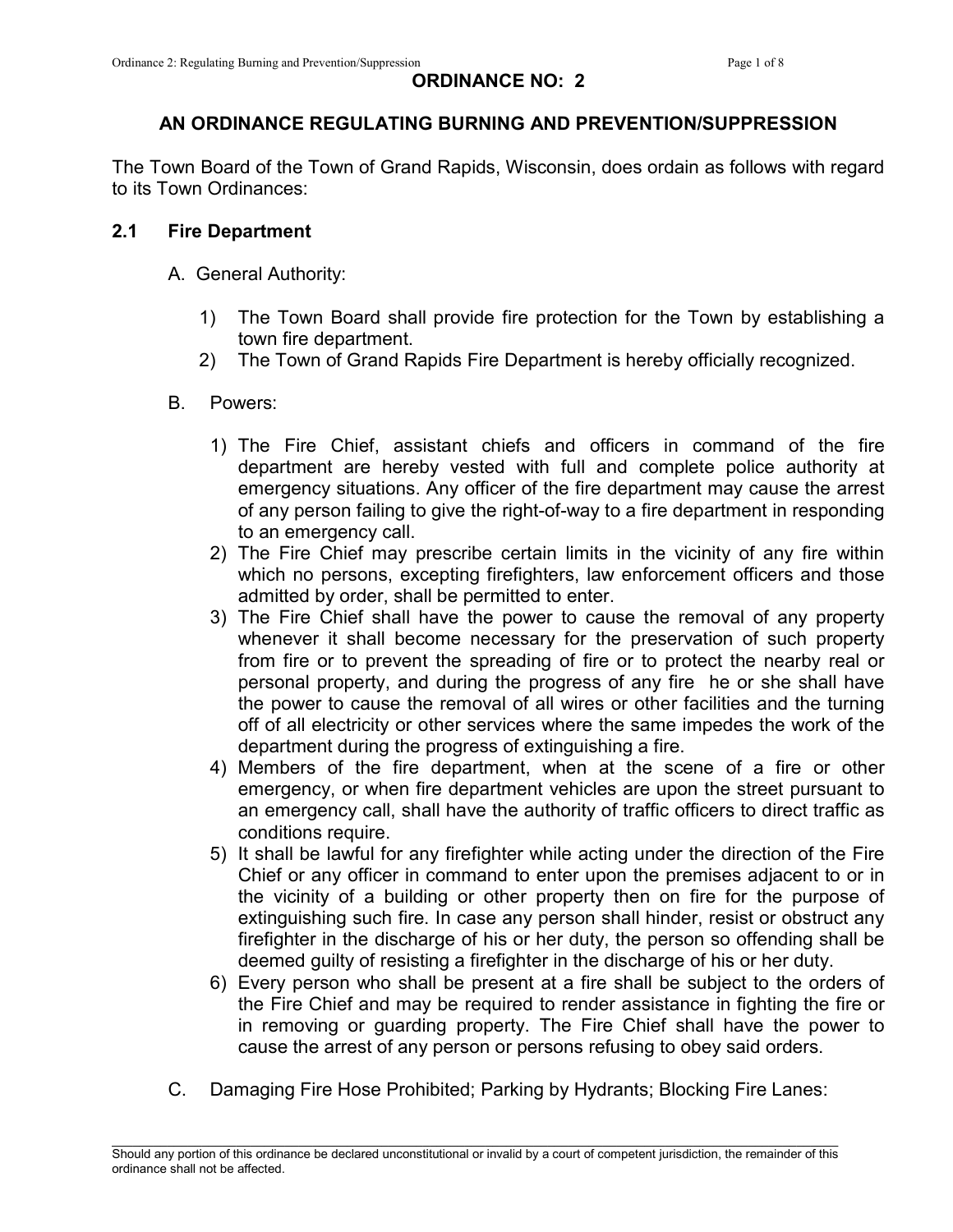- 1) No person shall willfully damage in any manner any hose, hydrant or fire apparatus belonging to the fire department, and no vehicle shall be driven over any unprotected hose of a fire department when laid down on any street, private driveway or other place without the consent of the Fire Chief or officer in command.
- 2) It shall be unlawful for any person to park any vehicle or leave any object within twenty (20) feet of any fire hydrant at any time.
- 3) It shall be unlawful for any person, in case of a fire or other emergency, to drive or park any vehicle within one block from the place of the fire or other emergency without the consent and authority of the Fire Chief or officer in command.
- D. Fire Inspection Duties:
	- 1. While acting as fire inspector pursuant to Sec. 101.14(2), Wis. Stats., the Fire Chief, or any member of the fire department designated by the Fire Chief, shall have the right and authority to enter any building or upon any premises in the service area of the fire department at all reasonable hours for the purpose of making inspections or investigations which, under this Ordinance, he or she may deem necessary. If access is denied, the Fire Chief or designee may pursue a special inspection warrant pursuant to Sec. 66.0119 Wis. Stats.
	- 2. The Fire Chief or designee shall endeavor to inspect all buildings, premises, and public thoroughfares, except the interiors of private dwellings, for the purpose of ascertaining and causing to be corrected any conditions likely to cause fire and any violations of any law or ordinance relating to fire hazard and to the prevention of fires; and to enforce compliance in all places of assembly with all laws, regulations, and orders dealing with use of decorative materials, maintenance of exit ways, maintenance of fire alarm, fire detecting, and fire extinguishing systems, and appliances. Unless an exemption is granted pursuant to Wis. Adm. Code Ch. SPS 314, the Fire Chief shall endeavor to ensure that such inspections shall be made at least once every six months in all the territory served by the fire department. Each six-month period shall begin on January 1 and July 1, respectively, of each year. The Fire Chief may inspect facilities where hazardous chemicals are stored.
	- 3. Written reports of inspections shall be made and kept on file in the office of the Fire Chief or Fire Inspector in the manner and form required by the Department of Safety and Professional Services.
	- 4. The Fire Chief or an inspector thereof, upon the complaint of any person or whenever he or she shall deem it necessary, shall inspect any buildings and premises within their jurisdiction.
- E. Orders to Eliminate Fire Hazards: Whenever the Fire Chief or designee shall find in or upon any building or premises dangerous or hazardous conditions as follows, he or she shall order such dangerous conditions or materials to be removed or remedied in such manner as may be specified in said order. These dangerous or hazardous conditions are enumerated, but not limited to, as follows:
	- 1. Dangerous or unlawful amounts of combustible or explosive matter.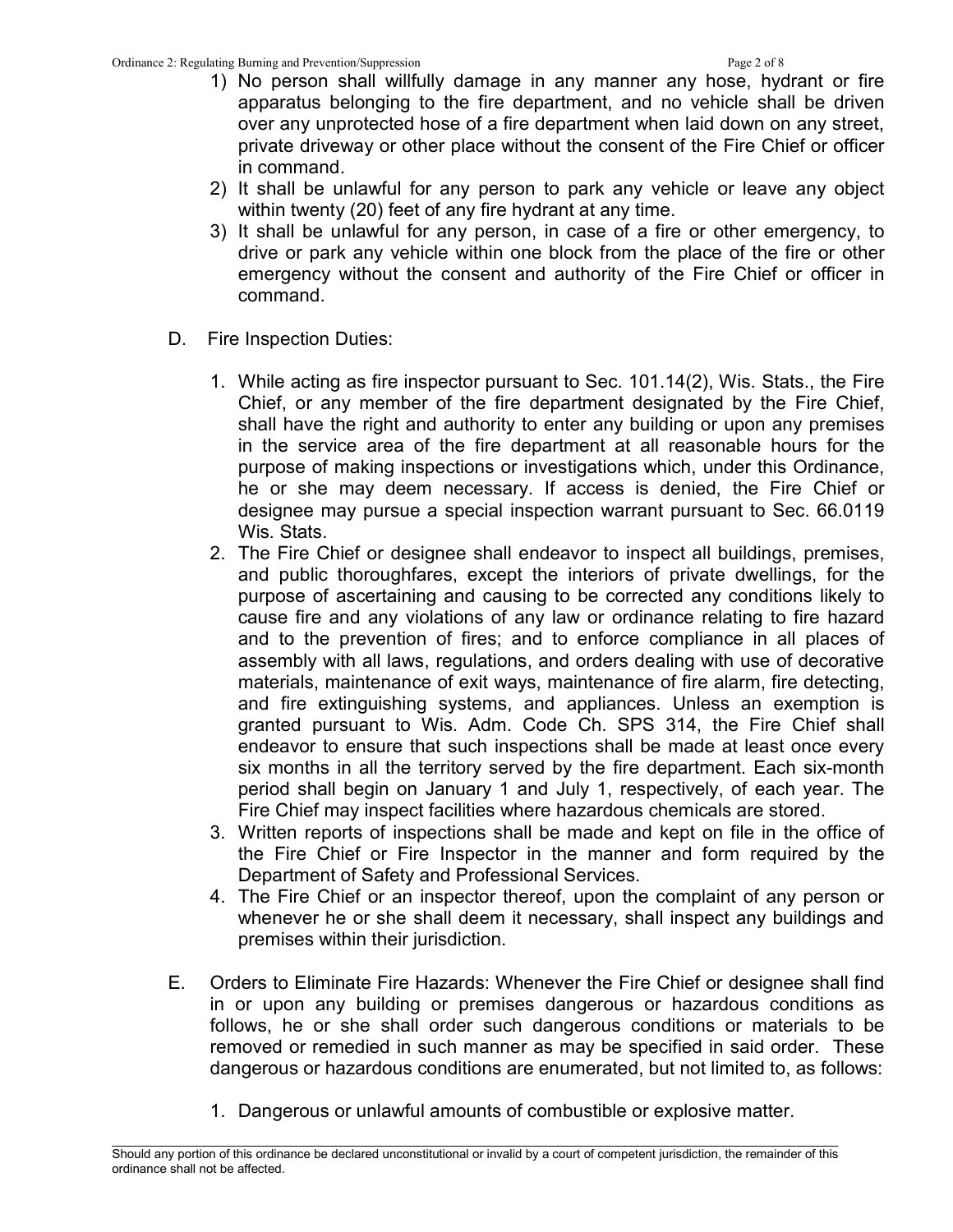- 2. Hazardous conditions arising from defective or improperly installed equipment for handling or using combustible or explosive matter.
- 3. Dangerous accumulations of rubbish, wastepaper, boxes, shavings, or other highly flammable materials.
- 4. Accumulations of dust or waste material in air conditioning systems or of grease in kitchen exhaust ducts.
- 5. Obstructions to or on fire escapes, stairs, passageways, doors, or windows likely to interfere with the operation of the fire department or egress of occupants in case of fire.
- 6. Any building or other structure which, for want of repairs, lack of sufficient fire escapes or other exit facilities, automatic or other fire alarm apparatus or fire extinguishing equipment, or by reason of age or dilapidated condition, or from any other cause, creates a fire hazard or a threat to life and safety.
- F. Service of Orders:
	- 1. The service of such orders as mentioned in this Ordinance may be made upon the owner, occupant, or upon any person responsible for the conditions, either by delivering a copy of the same personally or by delivering the same to and leaving it with any person in charge of the premises, or in case no such person is found upon the premises, by affixing a copy thereof in a conspicuous place on the door to the entrance of the said premises. If the owner is absent from the jurisdiction of the officer making the order, a copy of such order shall also be mailed to the owner's last known post office address.
	- 2. If buildings or other premises are owned by one person and occupied by another under lease or otherwise, the orders issued in connection with the enforcing of the Ordinance shall apply to the owner and occupant thereof, except where the rules or orders require the alteration of real property. In such cases the rules or orders shall affect the owner and not the occupant unless it is otherwise agreed between the owner and the occupant.
- G. Emergency Authority to Abate Hazard: The Fire Chief or designee shall have the authority to order the immediate abatement of any hazard deemed by the Fire Chief or designee to be an imminent hazard to the life, safety and well-being of any individual.
	- 1. Whenever the owner shall refuse or neglect to abate said hazard, the Fire Chief or designee may cause the same to be abated and the Town shall recover the expenses incurred thereby from the owner. The Fire Chief shall keep an accurate account of all unpaid expenses incurred by the Town for hazard abatement rendered and report the same to the Town Treasurer, who shall annually prepare a statement of these special charges at each lot or parcel of land and report the same to the Town Clerk, and the amount therein charged to each lot or parcel of land shall be collected in all respects like other special charges upon real estate as provided in Wis. Stat. § 66.0703.
	- 2. The Fire Chief or designee shall have the authority to issue an order to vacate any property deemed by the Fire Chief or designee to be necessary due to an imminent hazard to the life safety and well-being of the occupants.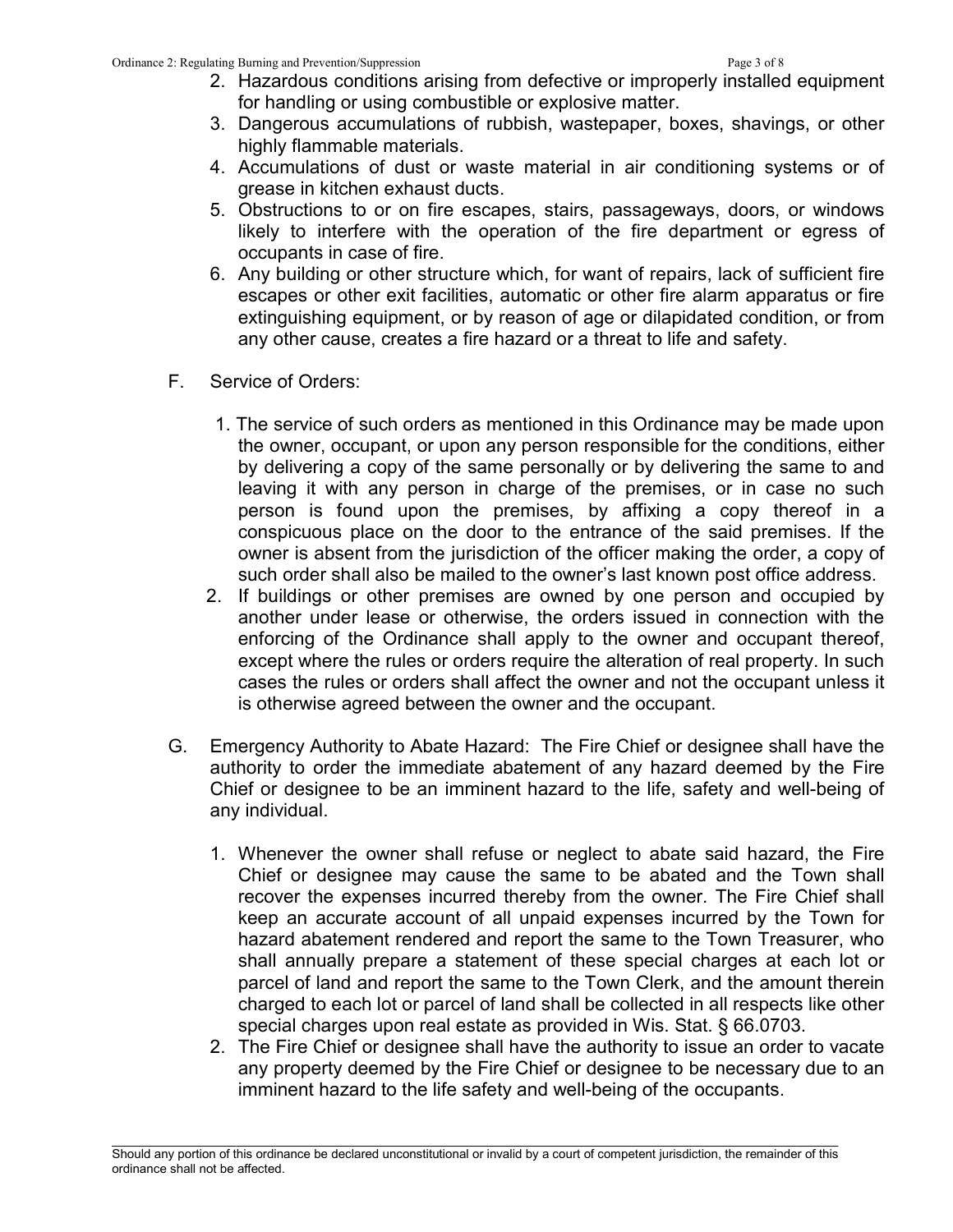- H. Exceptions: Nothing contained in this Ordinance shall be construed as applying to the transportation of any article or thing shipped in conformity with the regulations prescribed by federal law or as applying to the military forces of the United States.
- I. False Alarms: The owner of any property for which two false alarms have occurred within any 12-month period shall be subject to a penalty, as set forth in Ordinance 39, for the third and subsequent false alarms within such period.

### 2.2 Fire Prevention and Safety Codes

- A. Intent of Code: It is the intent of this Ordinance to prescribe regulations consistent with recognized standard practice for the safeguarding to a reasonable degree of life and property from the hazards of fire and explosion arising from the storage, handling, and use of hazardous substances, materials, and devices, and from conditions hazardous to life and property in the use or occupancy of buildings or premises.
- B. Adoption of State Codes:
	- 1) The following orders, rule, and regulations of the Department of Safety and Professional Services, all of which are set forth in the Wisconsin Administrative Code as from time to time amended, are incorporated herein by reference and adopted as part of this Ordinance.

Wis. Adm. Code Ch. SPS 307; Explosives and Fireworks Wis. Adm. Code Ch. ATCP 93; Flammable, Combustible and Hazardous Liquids. Wis. Adm. Code Ch. SPS 314; Fire Prevention. Wis. Adm. Code Ch. SPS 316; Electrical. Wis. Adm. Code Ch. SPS 320; Administration and Enforcement. Wis. Adm. Code Ch. SPS 326; Manufactured Home Communities. Wis. Adm. Code Ch. SPS 328; Smoke Detectors and Carbon Monoxide Detectors. Wis. Adm. Code Ch. SPS 330; Fire Department Safety and Health Standards. Wis. Adm. Code Ch. SPS 332; Public Employee Safety and Health. Wis. Adm. Code Ch. SPS 340; Gas Systems. Wis. Adm. Code Ch. SPS 341; Boilers and Pressure Vessels. Wis. Adm. Code Ch. SPS 343; Anhydrous Ammonia. Wis. Adm. Code Ch. ATCP 94; Petroleum and Other Liquid Fuel Products. Wis. Adm. Code Ch. SPS 365; Fuel Gas Appliances. Wis. Adm. Code Ch. SPS 375; Definitions and General Requirements. Wis. Adm. Code Ch. SPS 376; Factories, Office and Mercantile Buildings. Wis. Adm. Code Ch. SPS 377; Theaters and Assembly Halls. Wis. Adm. Code Ch. SPS 378; Schools and Other Places of Instruction. Wis. Adm. Code Ch. SPS 379; Apartment Houses, Hotels and Places of Detention.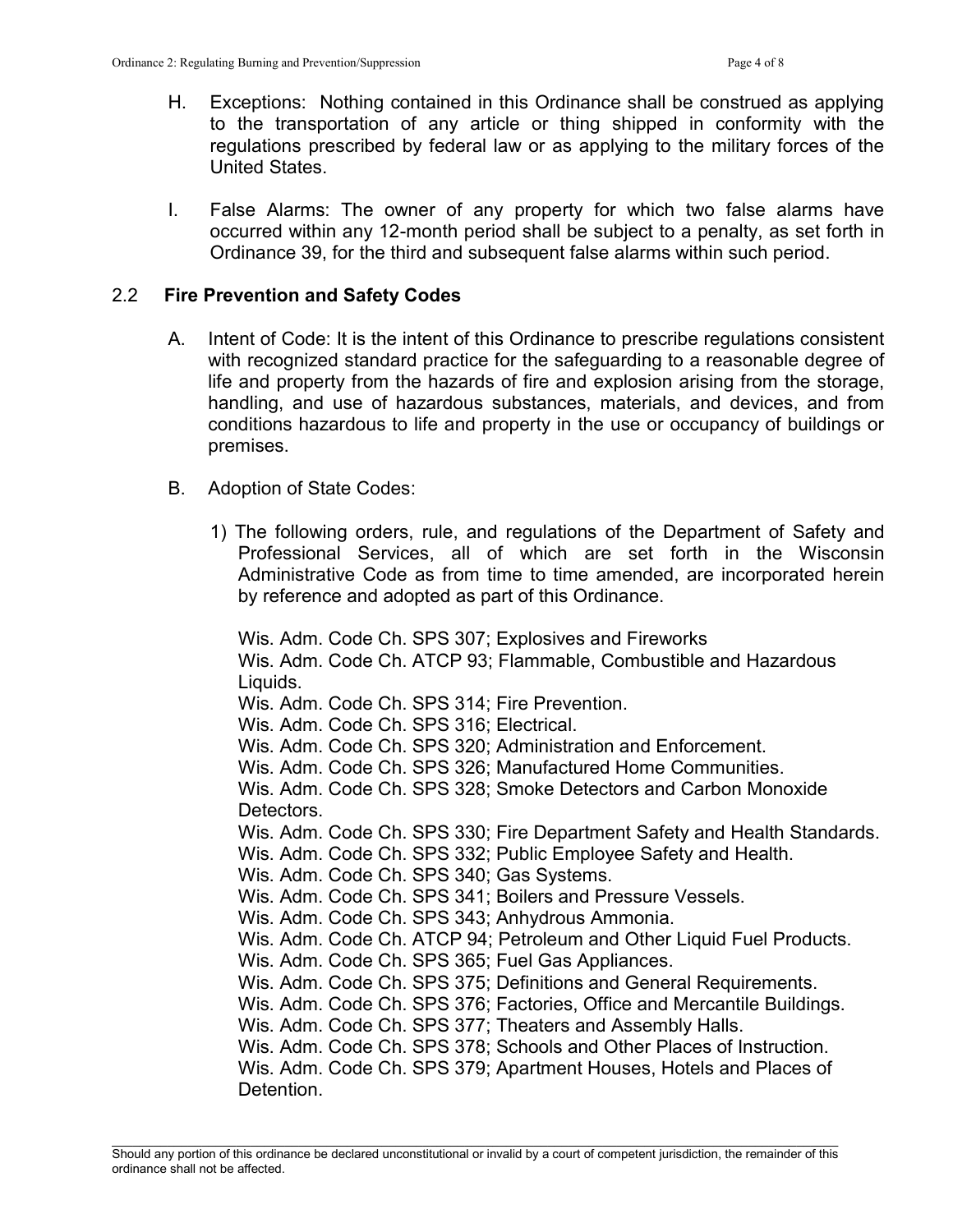2) The following codes of the National Fire Protection Association (NFPA) are hereby adopted by reference and made part of this Ordinance.

 Volume I –Uniform Fire Codes and Volume 101 –Life Safety Codes Volume IV – Extinguishing Equipment

- 3) Whenever the provisions of the aforementioned codes conflict, the stricter interpretation shall apply.
- C. Application to New and Existing Conditions: The provisions of this Ordinance shall apply equally to new and existing conditions except that conditions existing prior to the adoption of the regulations herein may be permitted to continue.

### 2.3 Burning Prohibition

Unless specific written approval has been obtained from the Department of Natural Resources, the following materials may not be burned in an open fire, incinerator, burn barrel, furnace, stove, or any other indoor or outdoor incineration or heating device. A permit will not be issued for burning any of the following materials without air pollution control devices and a written copy of approval by the Department of Natural Resources.

- A. Rubbish or garbage including but not limited to food wastes, food wraps, packaging, animal carcasses, paint or painted materials, furniture, composite shingles, construction or demolition debris or other household or business wastes.
- B. Waste oil or other oily wastes except used oil burned in a heating device for energy recovery subject to the restrictions in Chapter NR 590, Wisconsin Administrative Code.
- C. Asphalt and products containing asphalt.
- D. Treated or painted wood including but not limited to plywood, composite wood products or other wood products that are painted, varnished or treated with preservatives.
- E. Any plastic material including but not limited to nylon, PVC, ABS, polystyrene or urethane foam, and synthetic fabrics, plastic films and plastic containers.
- F. Rubber including tires and synthetic rubber-like products.
- G. Newspaper, corrugated cardboard, container board, office paper and other materials that must be recycled in accordance with the recycling ordinance, except as provided under Section 2.3.
- H. It shall be unlawful for any person, firm or corporation to burn leaves, pine needles, or grass clippings within any part of the Town of Grand Rapids.

### 2.4 Permits

 $\mathcal{L}_\text{max}$ Should any portion of this ordinance be declared unconstitutional or invalid by a court of competent jurisdiction, the remainder of this ordinance shall not be affected.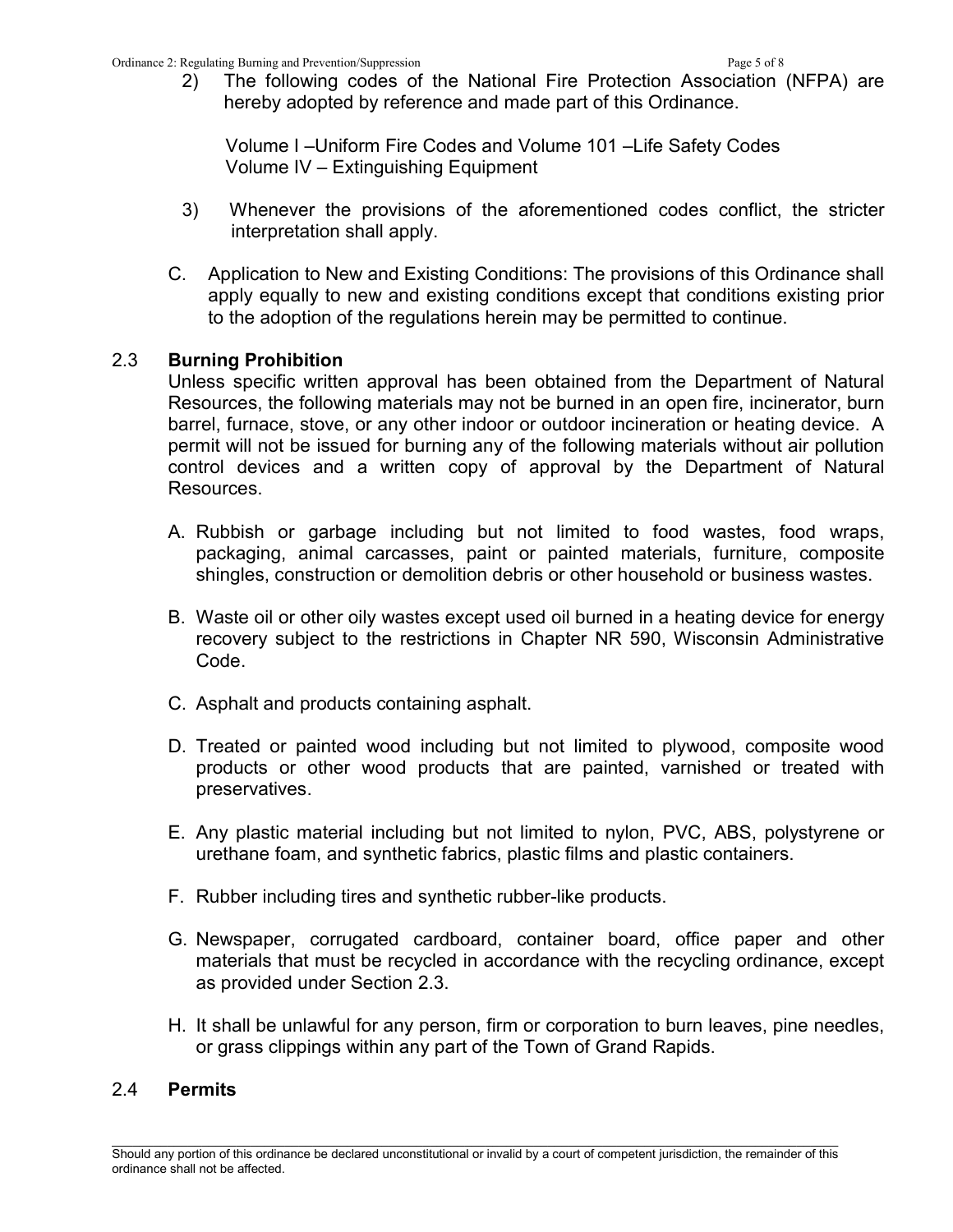It shall be unlawful to burn brush, rubbish or any other debris within any part of the Town of Grand Rapids without a burning permit; unless there is complete ground cover of snow that is more than one inch (1").

 The burning of brush, rubbish or any other debris in any part of the Town of Grand Rapids shall only take place in accordance with permit guidelines.

 Permits for control burning in the Town of Grand Rapids can be obtained from the Municipal Building, authorized Fire Wardens for the Town of Grand Rapids, or the Department of Natural Resources (DNR) Service Center.

 All Town residents must adhere to all sections, rules, and regulations of this Ordinance.

### 2.5 Open Burning

All allowed open burning shall be conducted in a safe, nuisance-free manner. Burning shall occur when wind and weather conditions minimize adverse effects. Burning may not create a health hazard or a visibility hazard on roadways, railroads or airfields. Open burning shall be conducted in conformance with all local and state fire protection regulations. Open burning shall be conducted only on the property on which the materials were generated or at a facility approved by and in accordance with provisions established by the Department of Natural Resources and the Fire Chief.

- A. Open burning shall only be conducted at a location at least 250 feet from the nearest building which is not on the same property.
- B. Except for barbecue, gas and charcoal grills, no burning shall be undertaken within 25 feet from any combustible material, combustible wall or partition, exterior window opening, exit access or exit unless authorized by the Fire Chief.
- C. Open burning shall be constantly attended and supervised by a competent person of at least eighteen (18) years of age until the fire is extinguished and is cold. The person shall have readily available for use such fire extinguishing equipment as may be necessary for the total control of the fire. The size of the burning pile shall be no more than six feet in length, height and width unless the authority having jurisdiction (AHJ) has issued a special permit.
- D. No materials may be burned upon any street, curb, gutter or sidewalk or on the ice of a lake, pond, stream or any other water body.
- E. Notwithstanding of this ordinance, paper and cardboard products may be used as a starter fuel for a fire that is allowed under this ordinance.
- F. Small quantities of confidential papers from a residence may be burned if necessary to prevent the theft of financial records, identification or other confidential information. Confidential papers from a commercial enterprise shall be shredded or destroyed in a manner other than open burning.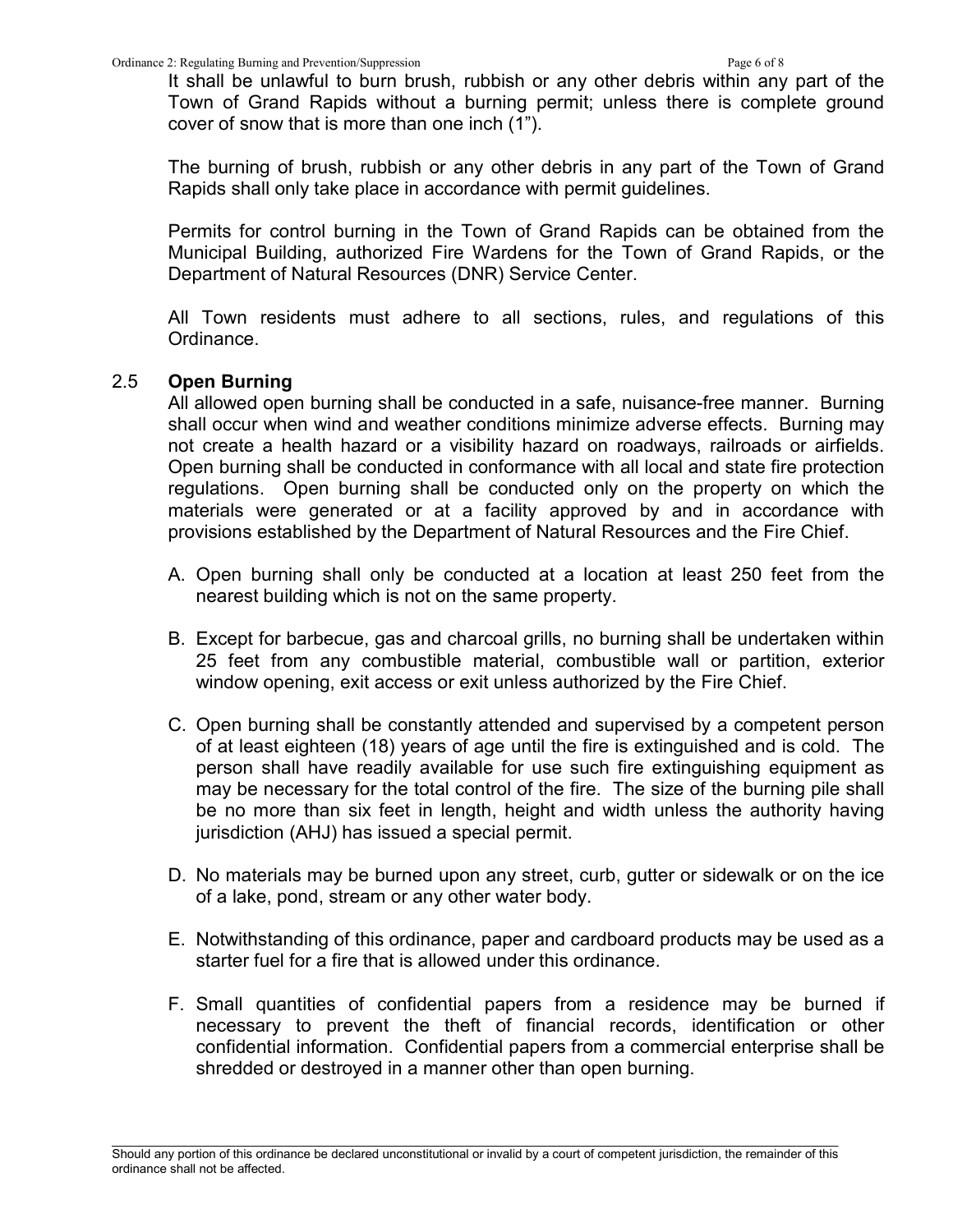- G. Outdoor campfires for cooking, ceremonies or recreation are allowed without a permit provided that the fire is confined by a control device or structure such as a barrel, fire ring or fire pit. Bonfires are allowed only if approved by and in accordance with provisions established by the Fire Chief.
- H. The use of airborne, free-floating "sky lanterns," "air paper lanterns," and similar devices containing a candle, fuel cell composed of waxy flammable material or other open flame shall be prohibited.
- I. Burning of trees, limbs, stumps, brush or weeds for clearing or maintenance of right-of-ways is allowed if approved by the Fire Chief and in accordance with other provisions of this ordinance.
- J. In emergency situations, such as natural disasters, burning that would otherwise be prohibited is allowed if specifically approved by the Department of Natural Resources, and/or Fire Chief.

### 2.6 Burn Barrel

The use of burn barrels is prohibited.

## 2.7 Burning Ban

Whenever the Fire Chief or the Department of Natural Resources shall deem it imprudent for burning, because of extreme dryness, shortage of water, high wind, particular hazardous location or any other reason, either may forbid by order, the setting of any such fires at any time, refuse to issue a permit where one is requested, or temporarily suspend previously issued burning permits for open burning.

Except for barbecue or gas grills and charcoal grills used in the immediate vicinity of a residential dwelling on a non-combustible surface, no open burning shall be undertaken during periods when either the Fire Chief or the Wisconsin Department of Natural Resources has issued a burning ban applicable to the area.

### 2.8 Forest Protection District

Any burning within the Town of Grand Rapids shall also be governed by the rules and regulations of the State of Wisconsin Department of Natural Resources and nothing herein is intended to alter such rules and regulations, except when the provisions of this ordinance are more restrictive.

# 2.9 Enforcement

The Fire Chief or any authorized officer, agent, employee or representative of the Town of Grand Rapids who presents credentials may inspect any property for the purpose of ascertaining compliance with the provisions of this ordinance. If the owner or occupant of the premises denies access to the property for this purpose, a special inspection warrant may be obtained in accordance with 66.0119 Wis. Stats.

### 2.10 Penalties and Fees

Any person or persons who shall violate any of the provisions of this ordinance, or who shall fail to comply with any order made hereunder, shall, be subjected to the forfeitures per Ordinance 39 "Schedule of Fees and Forfeitures" together with the